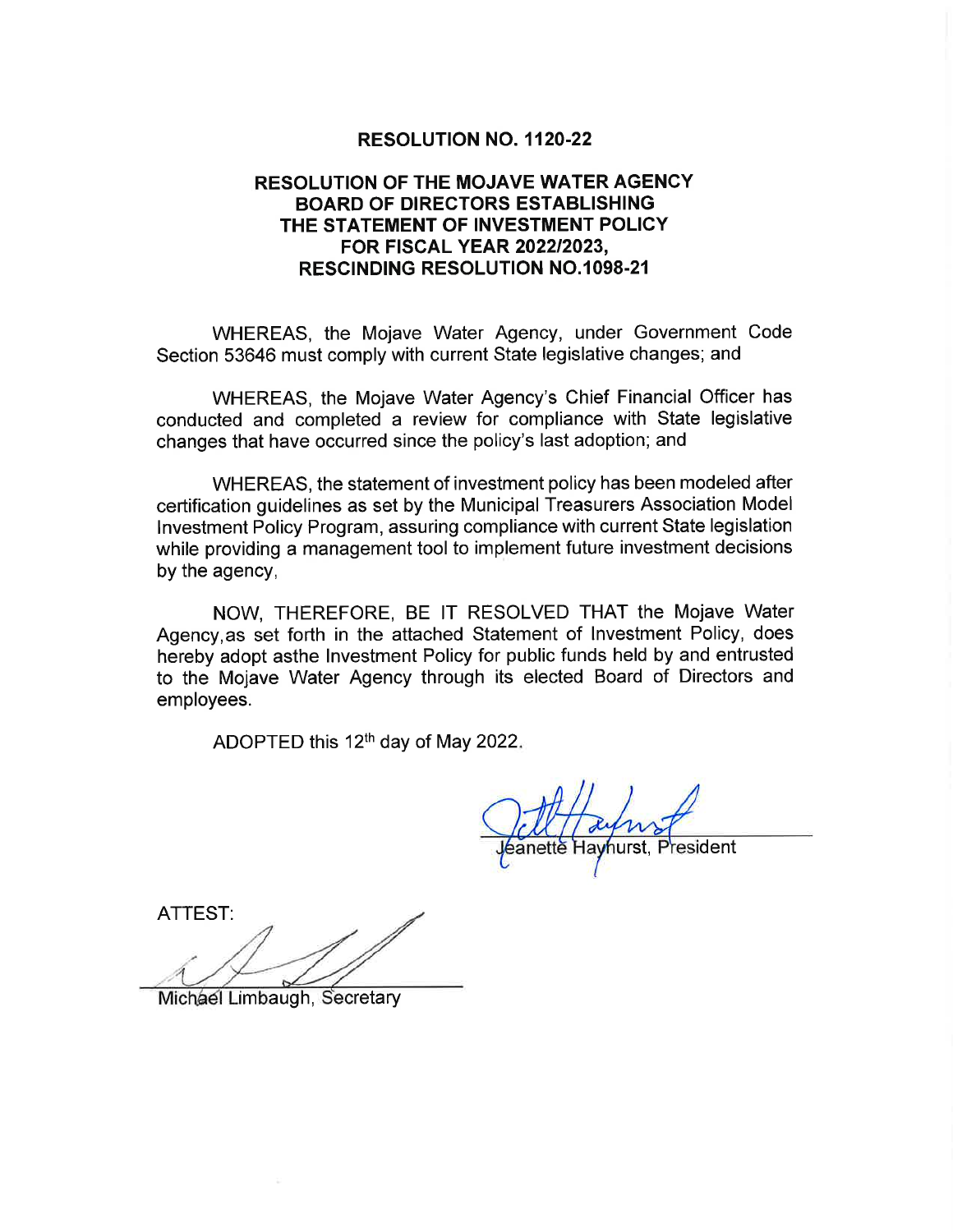# **STATEMENT OF INVESTMENT POLICY Fiscal Year 2022-2023**

| $\mathbf{L}$   |  |
|----------------|--|
| $\Pi$ .        |  |
| III.           |  |
| IV.            |  |
| V.             |  |
| VI.            |  |
| VII.           |  |
| VIII.          |  |
| IX.            |  |
| $\mathbf{X}$ . |  |
| XI.            |  |
| XII.           |  |
| XIII.          |  |
| XIV.           |  |
| XV.            |  |
| XVI.           |  |
| XVII.          |  |
| <b>XVIII</b>   |  |
| XIX.           |  |
| XXI.           |  |
| XXII.          |  |
| XXIII.         |  |
| XXIV.          |  |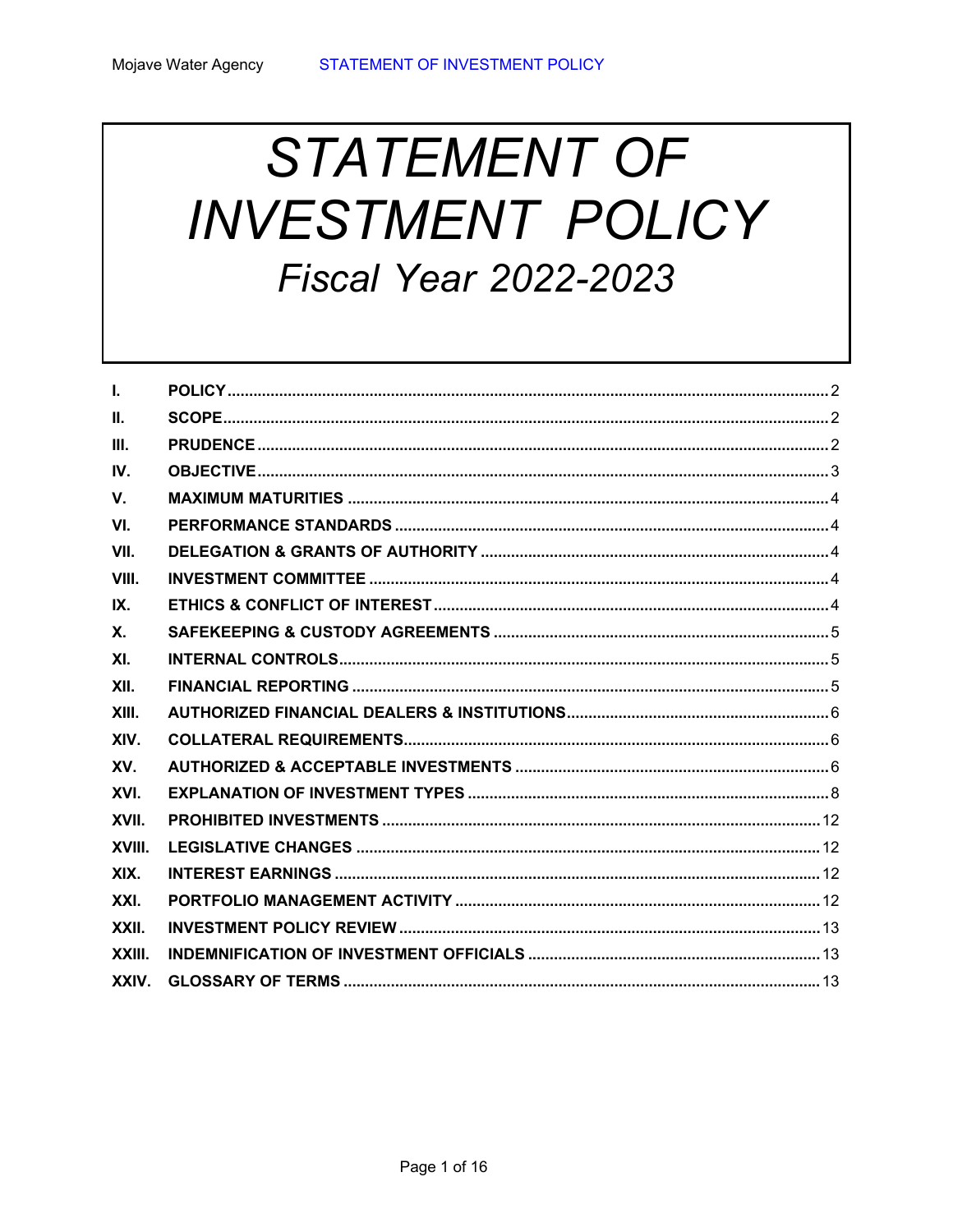# *STATEMENT OF INVESTMENT POLICY*

# **I. POLICY**

This Statement of Investment Policy, while conforming to all applicable statutes at the time of adoption, is intended to provide guidelines under the "prudent investor" rule for the investment of public funds and outline the policies for maximizing the effectiveness and efficiency of the Mojave Water Agency's ("Agency") cash management system. The goal is twofold; one is to enhance the economic status of the Agency while preservingits capital resources, the second is to provide guidelines for authorized investments.

# **II. SCOPE**

The Chief Financial Officer/Treasurer is authorized to invest public funds in accordance with California Government Code (CGC) Sections 53600 et seq. and 5922 (d). This Investment Policy applies to all financial assets and investment activities of the Mojave Water Agency and includes, but is not limited to, the following funds:

- General Fund
- State Water Project Funds
- Improvement District "M" Funds
- Capital Project Funds
- Watermaster Funds
- Any new fund, unless specifically exempted

This policy, however; specifically excludes employees' retirement, pension, and deferred compensation funds. Additionally, monies held by a trustee or fiscal agent shall be governed by CGC Sections 53601 (1) and 5922 (d).

In accordance with California Government Code listed above, the "Total Portfolio" includes all investments and deposits including funds in any money market accounts and governmental pools such as LAIF. Any percentage limitations are deemed to be calculated on the "Total Portfolio" and are measured based on the cost of the investment at the time of purchase.

# **III. PRUDENCE**

All monies entrusted to the Chief Financial Officer/Treasurer will be pooled in an actively managed portfolio. The Agency shall participate in standards within the content of the standard as set forth in CGC Section 53600.3, which states in part:

"When investing, reinvesting, purchasing, acquiring, exchanging, selling, and managing public funds; a trustee shall act with care, skill, and prudence and diligence under the circumstances then prevailing that a prudent investor acting in like capacity and familiarity with those matters would use in the conduct of funds of a like character and with like aims to safeguard the principal and maintain the liquidity needs of the agency."

Section 27000.3 of the government code declares each person, treasurer, or governing body authorized to make investment decisions on behalf of local agencies to be a *trustee*  and therefore a *fiduciary* subject to the *prudent investor standard.* These persons shall act with care, skill, and diligence under the circumstances then prevailing when investing,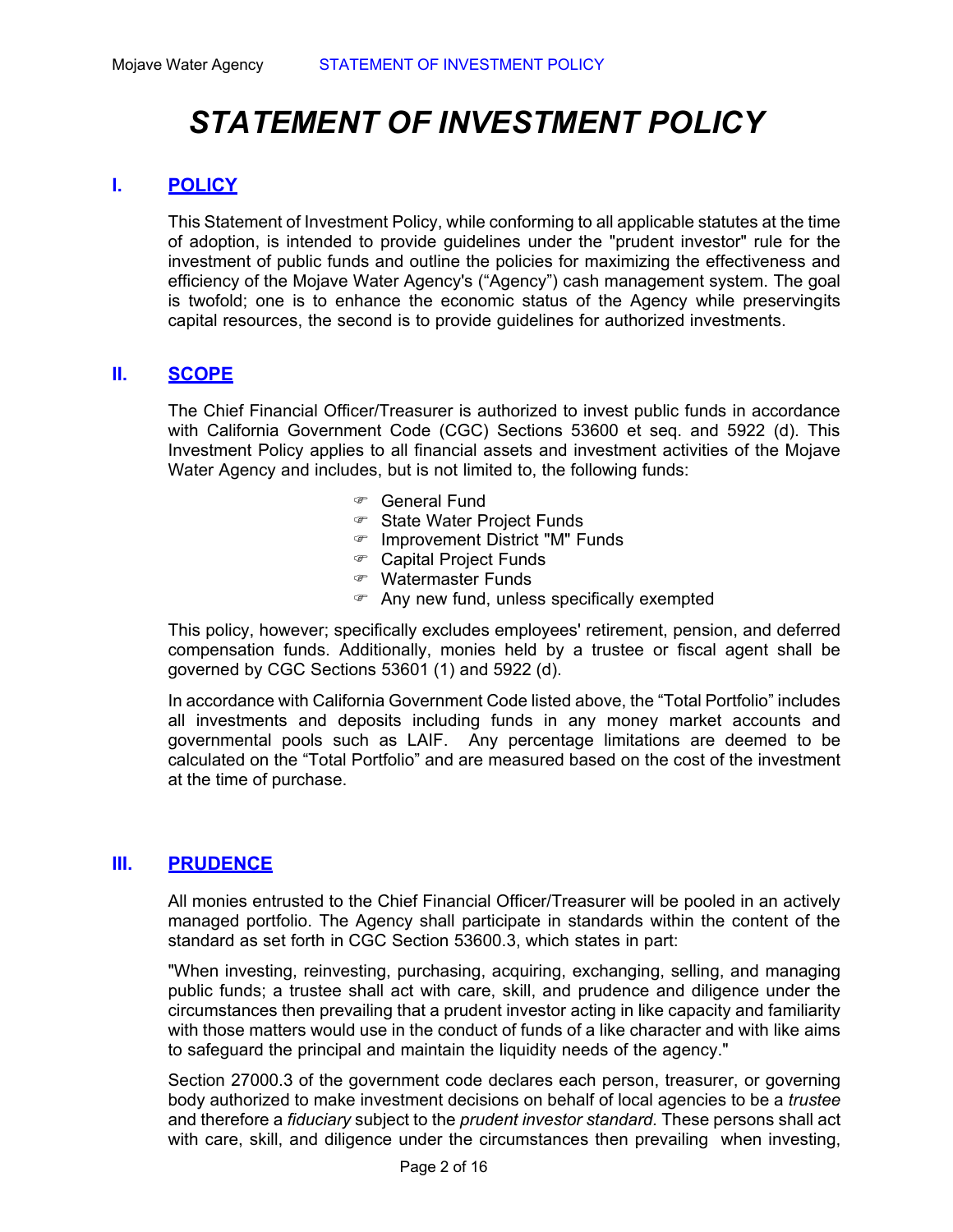reinvesting, purchasing, acquiring, exchanging, selling, and managing funds. Section 27000.5 further stipulates that the primary objective of any person investing funds is to safeguard principal; secondly, to meet liquidity needs; and lastly, to achievea return or yield on invested funds.

# **IV. OBJECTIVE**

The Agency's cash management system is designed to monitor and forecast expenditures and revenues, thus enabling the Agency to invest funds to the fullest extent possible. The Agency attempts to obtain the highest yield available, while investments meet the criteria established for safety, liquidity, and yield in that order of priority.

# **A. SAFETY**

Safety of principal is the foremost objective of the Agency. Each investment transaction shall seek to ensure capital losses are avoided, whether from securities default, rating downgrades, broker-dealer defaults, or erosion of market value. The Agency shall seek the preservation of capital by mitigating two types of risk: credit risk and market risk.

- 1. **Credit risk**  is the risk of loss due to failure of the issuer and is mitigated by investing in safe securities and diversifying the investment portfolio so the failure of any one issuer would not materially affect the cash flow of the Agency. Credit criteria shall apply as of trade date. All credit ratings shall be monitored, and investments downgraded below minimum rating shall be reported to the Personnel, Finance, Security and Technology Committee with an outline of the action taken.
- 2. **Market risk**  is the risk of market value fluctuations due to changes in the general level of interest rates and shall be mitigated by limiting the average final maturity of the Agency's investment portfolio to three and one-half years, and the maximum maturity of any one security to five years. Market risk shall also be mitigated by structuring the portfolio so maturing securities match cash outflows, eliminating the need to sell securities prior to their maturity and to avoid taking positions in securities for the purpose of selling those securities within a short period of time in order to realize a short-term profit. It is recognized that within a diversified portfolio, occasional measured losses are inevitable and must be considered within the context of the overall return on the investment.

# **B. LIQUIDITY**

The Agency's investment portfolio will remain satisfactorily liquid to enable the Agency to meet all anticipated and operating cash flow requirements.

# **C. RETURN ON INVESTMENTS**

The Agency's investment portfolio shall be designed to attain a market rate of return throughout economic cycles. Whenever possible with respect to budgetary and cash flow requirements, and consistent with risk limitations and prudent investment principles, the Chief Financial Officer/Treasurer shall seek to augment returns above the market rate of return.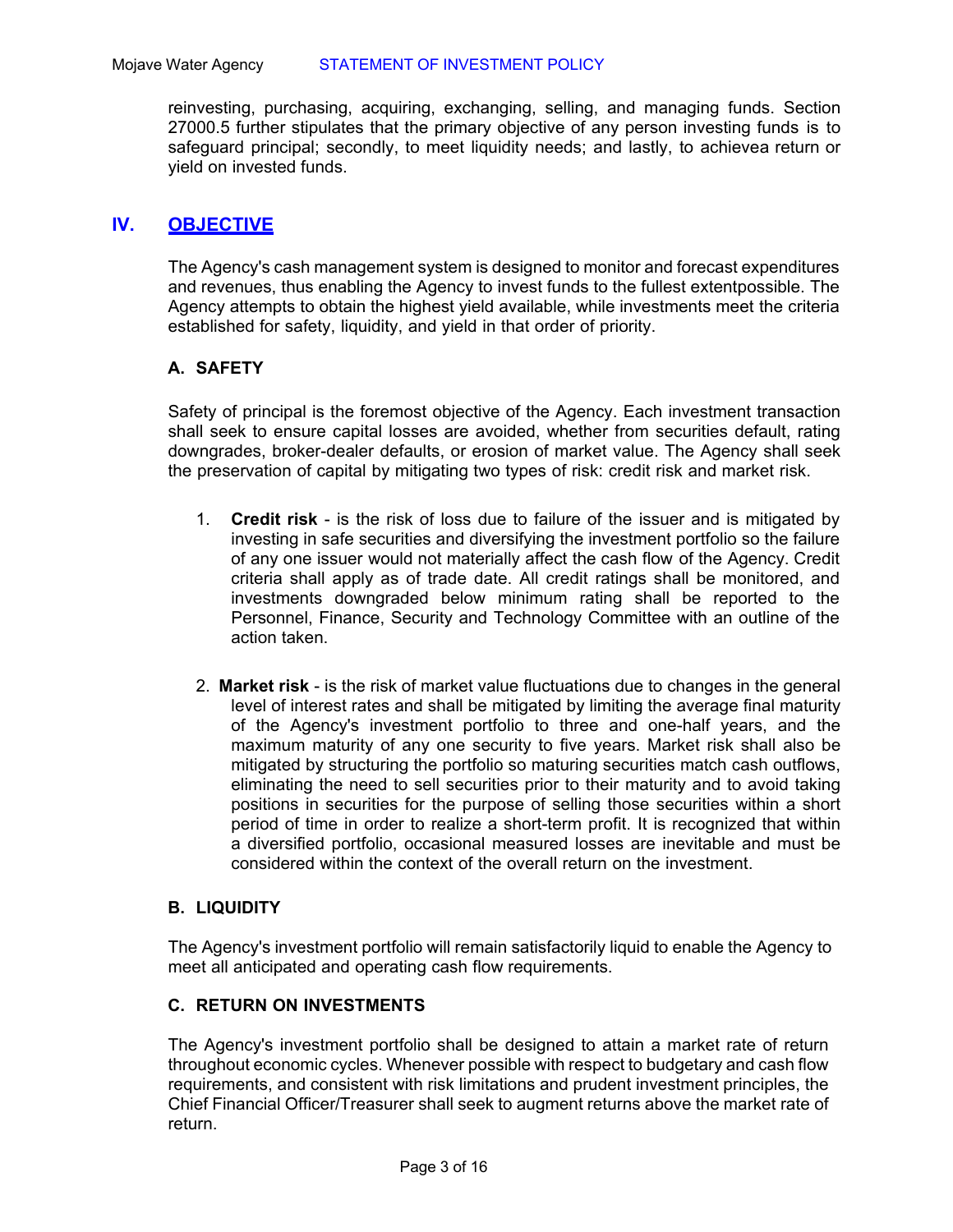# **V. MAXIMUM MATURITIES**

The Agency will match its investments with anticipated cash flow requirements. Per California Government Code Sections 53601 et seq., maximum maturities shall not exceed five (5) years. The average final maturity of funds should not exceed 1,275 days (3.5 years), and the cash flow requirements shall prevail at all times.

# **VI. PERFORMANCE STANDARDS**

The Agency's investment portfolio will be designed to obtain a market average rate of return during budgetary and economic cycles, taking into account the Agency's investment risk constraints and cash flow requirements.

# **VII. DELEGATION & GRANTS OF AUTHORITY**

Management responsibility for the investment program is delegated to the Chief Financial Officer/Treasurer, under direction of the General Manager, who shall establish written procedures and policies for the operation of the investment program consistent with this Investment Policy.

No person shall engage in an investment transaction except as provided under the terms of this policy and procedures established by the Chief Financial Officer/Treasurer and authorized by the General Manager. The Chief Financial Officer/Treasurer shall establish a series of internal accounting controls to regulate the activities of subordinate representatives.

In the absence of the Chief Financial Officer/Treasurer, the only authority to direct investment transactions affecting Agency monies will be restricted to the General Manager as to maturity, investment instrument, and dollar size of the investment.

# **VIII. INVESTMENT COMMITTEE**

The Agency's Board of Directors, as elected by the people, shall act as the investment committee to provide general oversight and guidance concerning the investment policy related to the management of the Agency's investment pool. The committee shall meet at least quarterly during one of the Board's regularly scheduled monthly meetings to review the Investment Report.

# **IX. ETHICS & CONFLICT OF INTEREST**

The Chief Financial Officer/Treasurer and all investment personnel shall refrain from personal business activity which could create a conflict with proper execution of the investment program, or which could impair the ability to execute impartial investment decisions. The Chief Financial Officer/Treasurer and all investment personnel shall disclose to the Agency Attorney any material financial interests in financial institutions which conduct business within the jurisdiction, and shall disclose any material financial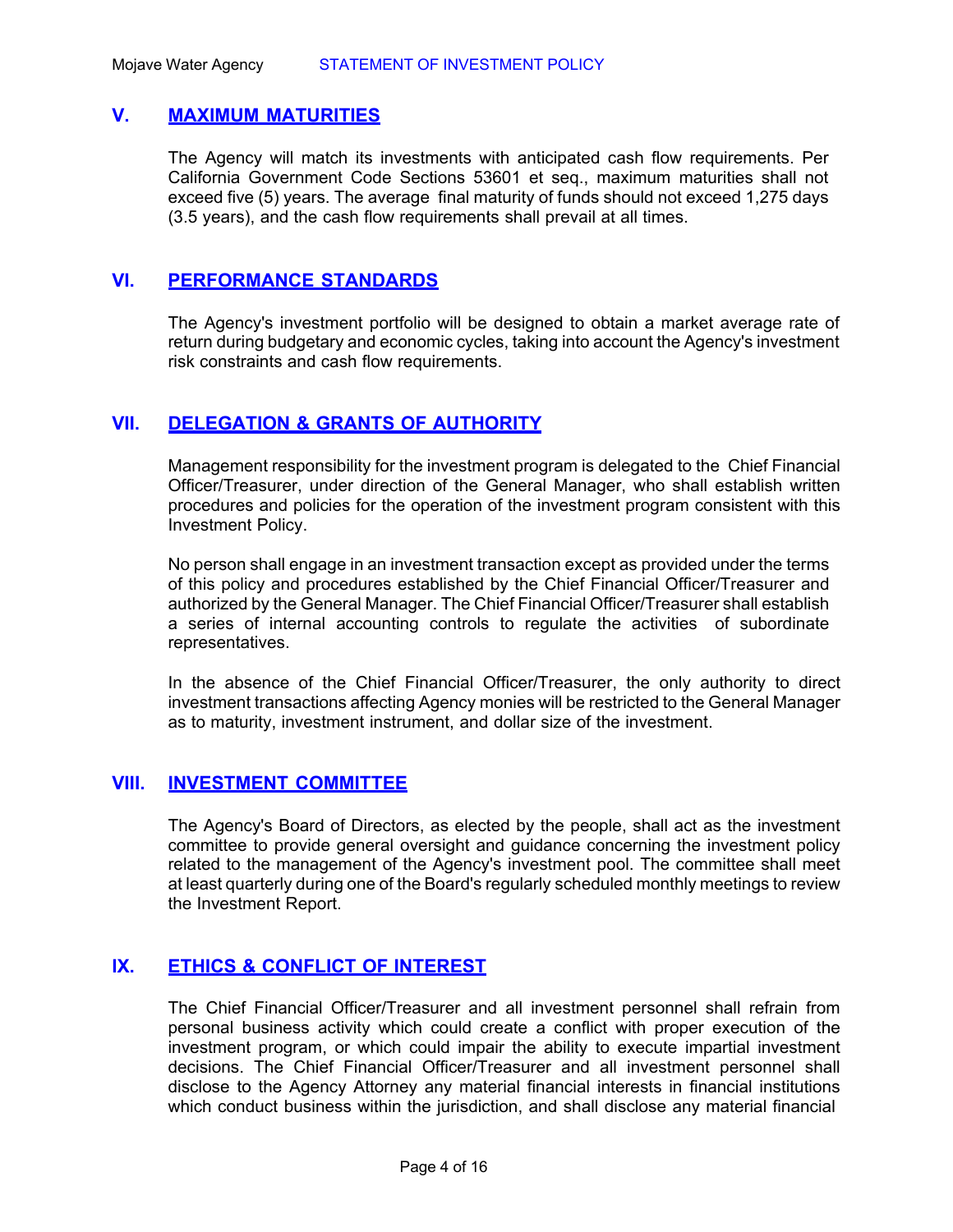investment positions which could be related in a conflicting manner to the performance of the Agency's investment portfolio.

The Chief Financial Officer/Treasurer shall complete on an annual basis, State of California Form 721, Statement of Economic Interests Disclosure.

# **X. SAFEKEEPING & CUSTODY AGREEMENTS**

To protect against potential losses caused by collapse of individual securities dealers, all securities owned by the Agency shall be kept in safekeeping by a third- party bank trust department, acting as agent for the Agency under the terms of a custody agreement executed by the bank and the Agency. All securities will be received and delivered using standard delivery versus payment procedures with the Agency's custodial bank and evidenced by safekeeping receipts. Custodial statements are reconciled to transaction schedules by a knowledgeable designated finance staff representative, on a monthly basis.

# **XI. INTERNAL CONTROLS**

Separation of duties among the employees involved in investment activities is designed to provide an ongoing internal review to prevent the potential for converting assets or concealing transactions.

Proper documentation obtained from confirmation and cash disbursement wire transfers is required for each investment transaction. Timely bank reconciliations are conducted to ensure proper handling of all transactions.

The investment portfolio and all related transactions are reviewed and balanced to appropriate general ledger accounts on a monthly basis.

An independent analysis by an external auditor shall be conducted annually to review internal control, account activity, and compliance with policies and procedures.

# **XII. FINANCIAL REPORTING**

Under provision of Section 53646 of the California Government Code, the Chief Financial Officer/Treasurer shall render at least quarterly, an Investment Report to the Agency's Board. The report shall provide the type of investment, financial institution fr om which the investment was purchased, the date of maturity, the date upon which the investment becomes subject to redemption provisions, amount (to include both par and book value) of the investment, and the current market value of all investments. The report shall also include the source of the market value. Additionally, the report shallalso include the rate of interest and other data so required by the Agency Board or by amendment to the above section of California Government Code and its successors. The report shall include a statement denoting the Agency's ability to meet its expenditure requirements for the following six-month period, or an explanation as to why sufficient monies will not be available. Additionally, the Chief Financial Officer/Treasurer shall state whether the Agency is in compliance with its Investment Policy and shall sign the Investment Report.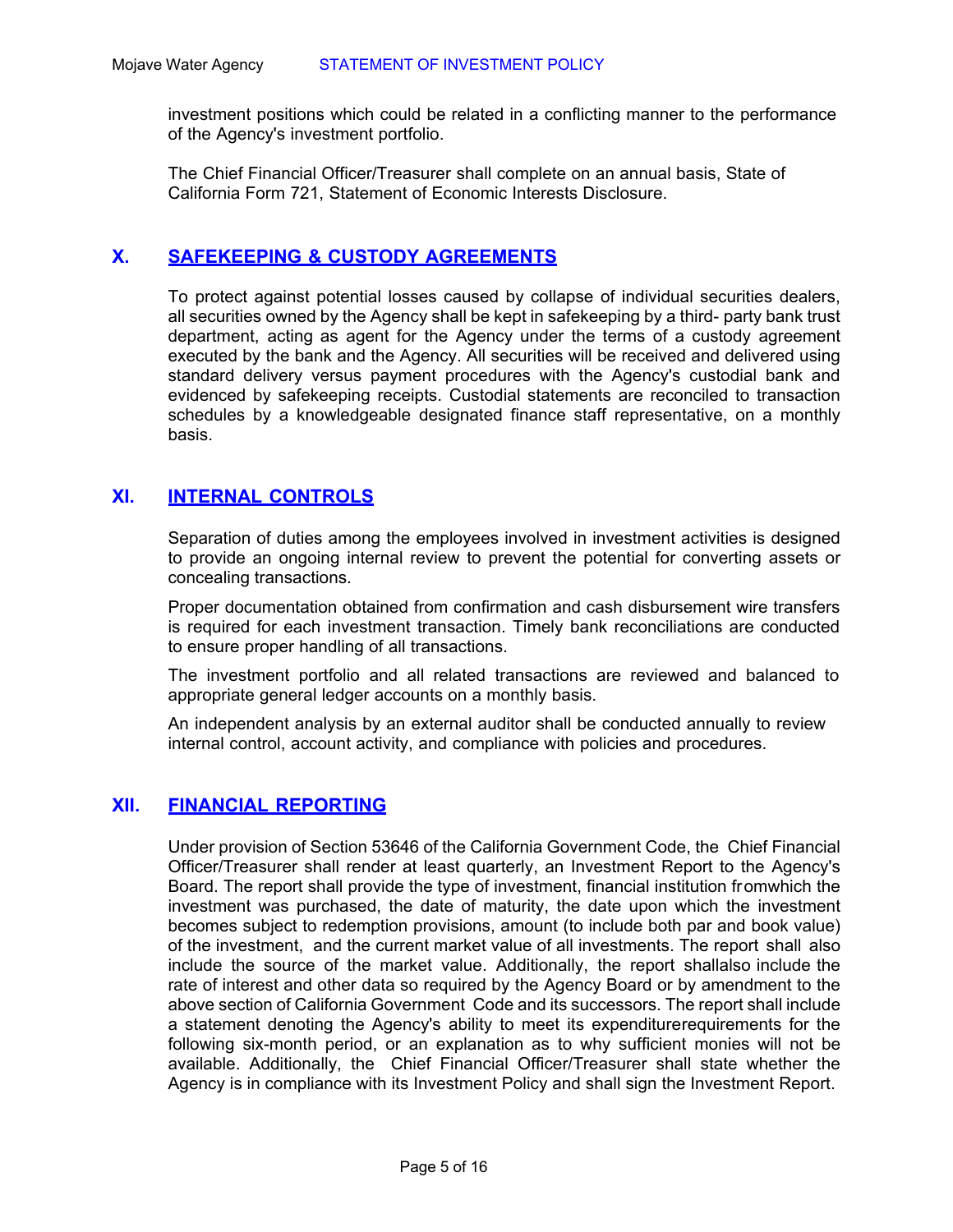# **XIII. AUTHORIZED FINANCIAL DEALERS & INSTITUTIONS**

The Agency shall transact business only with banks, savings and loan institutions, and registered investment securities dealers, managers, and advisors. The dealers should either be primary dealers authorized to buy and sell government securities in direct dealings with the Federal Reserve Bank of New York, or regional dealers qualifying under the Securities and Exchange Commission Rule 15C3-1.

The Agency may engage the services of investment advisory firms to assist in the management of the portfolio and investment advisors may utilize their own list of approved Broker/Dealers. Such Broker/Dealers will comply with the selection criteria above and the list of approved firms shall be provided to the Agency on an annual basis or upon request.

The Chief Financial Officer/Treasurer shall send a copy of the current Statement of Investment Policy to all dealers approved to do business with the Mojave Water Agency. External investment advisors shall attest in writing that they have received, read and agree to comply with this policy. In the event that an external investment advisor is not used in the process of recommending a particular transaction in the portfolio(s), authorized dealers shall attest in writing that they have received, read and agree to comply with this Policy.

The Chief Financial Officer/Treasurer shall examine all financial institutions that wish to perform business with the Agency. Any financial institution utilized shall be satisfactorily capitalized; market makers in securities appropriate to the Agency's financial investment universe and agree to comply with the conditions set forth in the Agency's Statement of Investment Policy.

# **XIV. COLLATERAL REQUIREMENTS**

Collateralization is required for investments of public deposits in Certificates of Deposits (in excess of the FDIC insured amount) and all Repurchase Agreements. In order to reduce market risk, the collateral level will be at least 110% of market value of principal and accrued interest of eligible securities for Certificate of Deposit. The percentage of collateralization on repurchase agreements shall adhere to CGC Section 53601 (i) (2).

In order to conform with provisions of the Federal Bankruptcy Code, which provides for the liquidation of securities held as collateral for Repurchase Agreements, the only securities acceptable as collateral shall be eligible Negotiable Certificates of Deposit, eligible Banker's Acceptances, or securities that are fully guaranteed as to principal and interest by the United States or by any agency of the United States government. All securities held as collateral shall have a maximum maturity of five (5) years.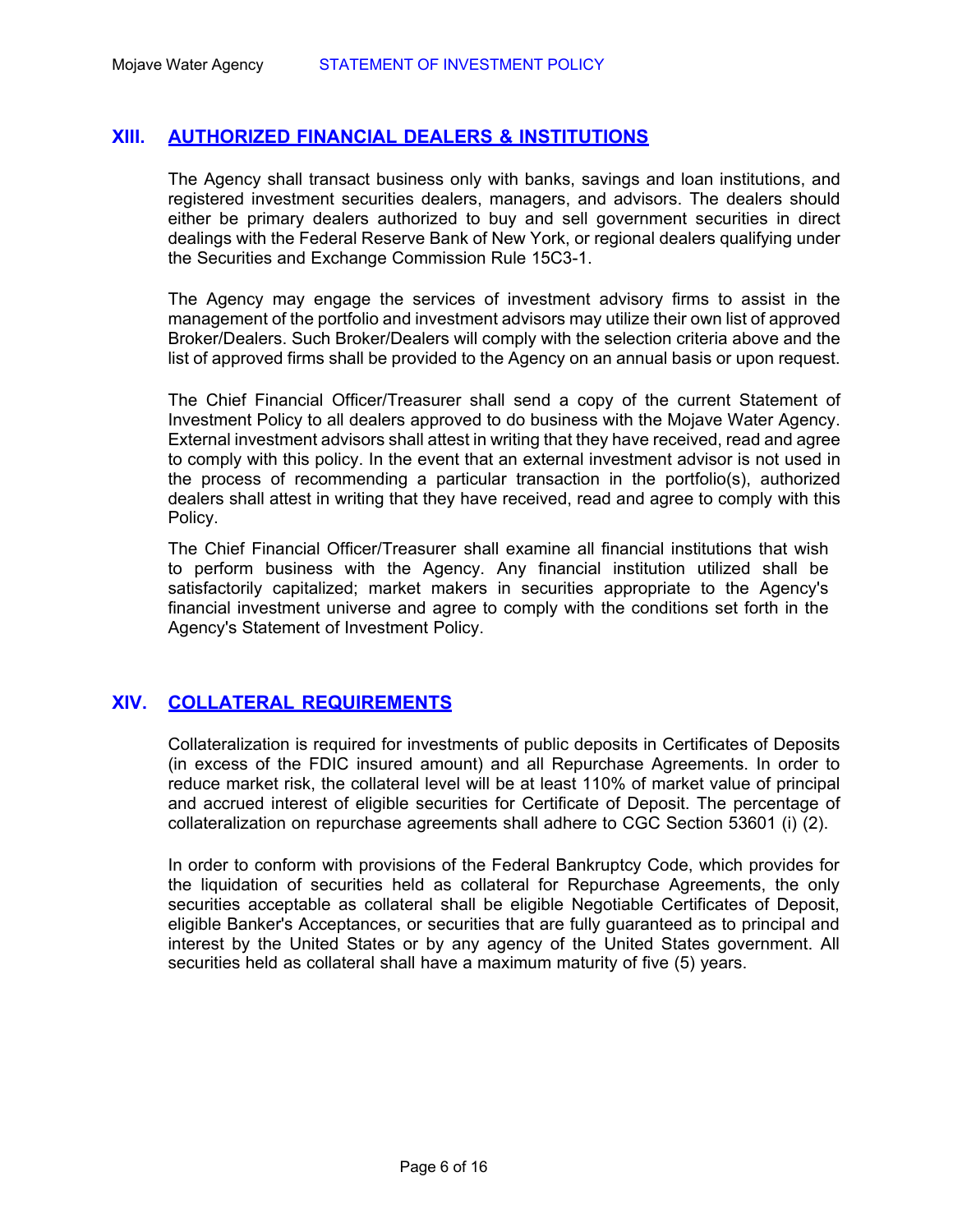# **XV. AUTHORIZED & ACCEPTABLE INVESTMENTS**

The Mojave Water Agency is subject to California Government Code, Section 53601 et seq.

The following summary of maximum percentage limits by investment type is established for the Agency's total pooled funds portfolio:

|                       |                                                     | <b>STATE CODE</b> |                     | <b>AGENCY POLICY</b> |               |                            |                |
|-----------------------|-----------------------------------------------------|-------------------|---------------------|----------------------|---------------|----------------------------|----------------|
| CGC<br><b>SECTION</b> | <b>Investment Type</b>                              | Max<br>Matrty     | Auth<br>limit $(%)$ | Regd<br>Rating       | Max<br>Matrty | Auth<br>limit(% )          | Regd<br>Rating |
| 53601(a)              | <b>Local Agency Bonds</b>                           | 5 yrs             | None                | None                 | 5 yrs         | 10%                        | None           |
| 53601 (b)             | US Treasury bills, Notes or<br>Bonds                | 5 yrs             | None                | None                 | 5 yrs         | None                       | None           |
| 53601 $(c)$           | State Registered Warrants,<br>Notes or Bonds        | 5 yrs             | None                | None                 | 5 yrs         | 10%                        | None           |
| 53601 (d)             | Notes & Bonds of<br>State agencies                  | 5 yrs             | None                | None                 | 5 yrs         | None                       | None           |
| 53601 (e)             | Notes & Bonds of other<br>Local California agencies | 5 yrs             | None                | None                 | 5 yrs         | None                       | None           |
| 53601 $(f)$           | U.S. Agencies                                       | 5 yrs             | None                | None                 | 5 yrs         | None                       | None           |
| 53601(g)              | Bankers Acceptances (1)                             | 180 days          | 40%                 | None                 | 180 days      | 40%                        | None           |
| 53601 (h)             | Prime Commercial Paper (2)                          | 270 days          | 10%/25%             | "Al/Pl"              | 270 days      | 10%/25%                    | "Al/Pl"        |
| 53601 (i)             | Negotiable Certificates of<br>Deposit (3)           | 5 yrs             | 30%                 | None                 | 5 yrs         | 15%                        | None           |
| 53601 (j)             | Repurchase Agreements*                              | 1 yr              | None                | None                 | 1 yr          | None                       | None           |
| 53601 (j)             | Reverse Repurchase Agrmts*                          | 92 days           | 20%                 | None                 | 92 days       | 20%                        | None           |
| 53601 (k)             | Medium Term Corporate Notes                         | 5 yrs             | 30%                 | "А"                  | 5 yrs         | 30%***                     | ""А"           |
| 53601(I)              | Money Market Mutual Funds&<br>Mutual Funds**        | N/A               | 10/20%              | Multiple****         | 90 days       | 10/20%                     | 2-AAA          |
| 53601(h)              | <b>Collateralized Bank Deposits</b>                 | 5 yrs             | None                | None                 | 5 yrs         | None                       | None           |
| 53601 (o)             | Mortgage Pass-Thru Securities                       | 5 yrs             | 20%                 | "AA"                 | 5 yrs         | 20%                        | AAA            |
| 16429.1               | Local Agency Inv. Fund (LAIF)                       | N/A               | \$75m in 2020       | None                 | N/A           | Discretion of              | None           |
| 53601 (p)             | County Pooled Inv. Funds                            | N/A               | None                | None                 | N/A           | the StateTreasurer<br>None | None           |

See California Government Code Section 53601 (j) for limits on the use of repurchase and reverse repurchase Agreements. \*\* Mutual Funds maturity may be defined as the weighted average maturity; money market mutual funds must have an average maturity of 90 days or less, per SEC regulations. No more than 10% of the Agency's total portfolio shall be invested in any one mutual fund.

\*\*\* The 30% authorized limit on medium term corporate notes is limited to the managed portfolio only, not the Agency's total pooled funds portfolio.

\*\*\*\*A money market mutual fund must receive the highest ranking by not less than two nationally recognized statistical rating organizations or retain an investment advisor registered with the SEC or exempt from registration and who has not less than five years experience investing in money market instruments with assets under management in excess of \$500 million.

(1) No more than 5% of surplus funds may be invested in Bankers Acceptances of any one commercial bank.

(2) Commercial paper issuers must be organized and operating within U. S. and have total assets in excess of \$500 million, and have "A" or higher rating for issuer's debt, other than commercial paper, by Moody's or Standard and Poor';s. Purchases may not exceed 10% of outstanding paper of an issuing corporation. No more than 5% of the Agency's total portfolio shall be invested in the commercial paper of any one issuer.

(3) Prohibited if the CD's are issued by a state or federal credit union if a member of the legislative body or any person with investment decision making authority also serves on the Board of Directors, or any committee appointed by the Board of Directors, or the credit union committee or the supervisory committee of the state or federal credit union issuing the negotiable CD's.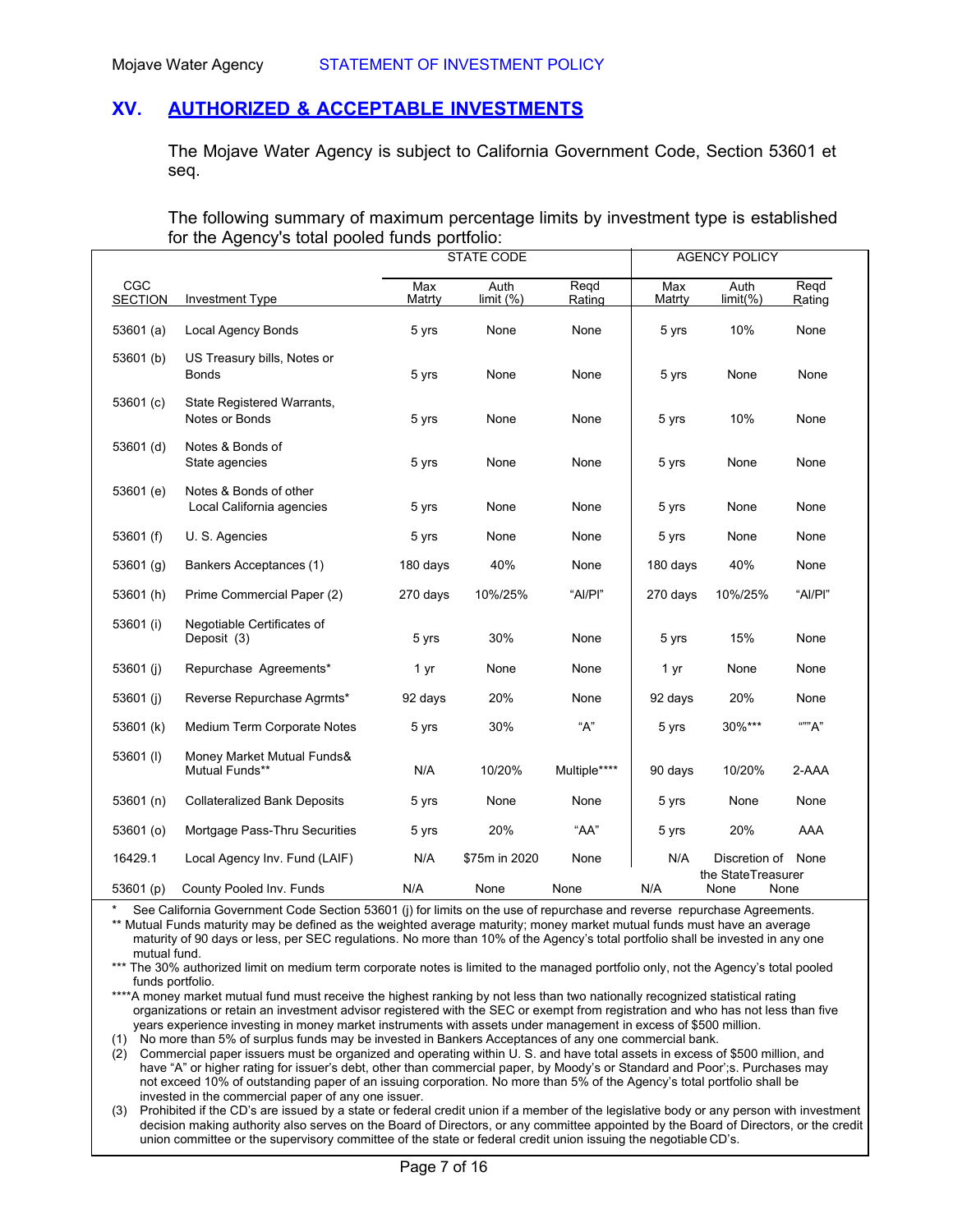# **XVI. EXPLANATION OF INVESTMENT TYPES**

# **A. STATE AND LOCAL AGENCIES**

*Definition:* These are bonds, notes, warrants or other evidences of indebtedness of any local or State agency, including a District's own bonds, within the State of California. This includes bonds payable solely out of the revenues from a revenue producing property owned, controlled or operated by the local or State agency, or by a department, board, agency, or authority of the local agency or State.

*Legal Authority:* Section 53601 (a,c,d,e) of the Government Code authorizes local and State agencies to purchase these bonds with no limitations as to the amount that can be owned.

# **B. U. S. TREASURIES**

*Definition:* These are instruments in which the full faith and credit of the United States Government is pledged. They are designated as Bills, Notes, or Bonds, depending on their maturity.

*Legal Authority:* Section 53601(b) of the Government Code authorizes local agencies to purchase U. S. Treasuries with no limitations as to the amount that can be owned of each.

# **C. U. S. Agencies**

**Definition:** This category includes securities issued by federally owned or sponsored agencies that have the backing of the full faith and credit of the Federal Government. These securities are very liquid and marketable and they offer a wide range of available maturities.

*Legal Authority:* Section 53601 (f) of the Government Code allows public agencies to invest in obligations issued by federally sponsored agencies.

#### **D. U.S. Instrumentality**

*Definition:* Government sponsored enterprise debentures, discount notes, callable securities, step-up securities, and mortgage-backed securities with a final maturity not exceeding five years from the date of trade settlement. There is no limitation as to the percentage of the portfolio that can be invested in this category.

*Legal Authority:* Section 53601 (f) of the Government Code allows public agencies to invest in obligations issued by federally sponsored instrumentalities.

# **E. BANKERS' ACCEPTANCE**

**Definition:** A Bankers' Acceptance (BA) is a time draft drawn on and accepted by a bank for payment of the shipment or storage of merchandise. The initial obligation of payment rests with the drawer, but the bank substitutes its credit standing for that of the borrower and assumes the obligation to pay face value at maturity.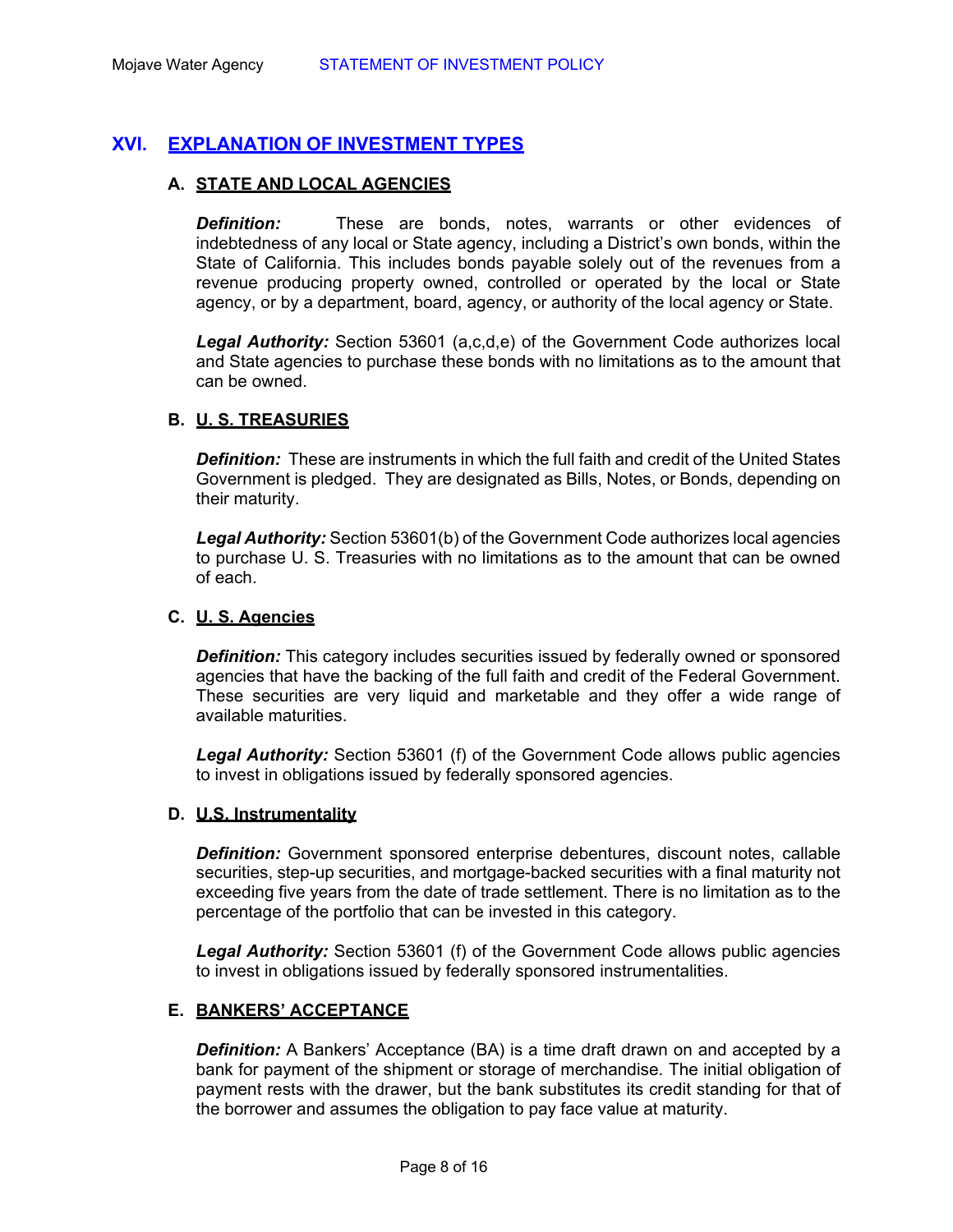*Legal Authority:* Section 53601 (g) limits investments in this category to those Bankers' Acceptances, which are eligible for purchase by the Federal Reserve System and not exceeding 180 days maturity. In addition, no more than 40% of the Agency's surplus funds may be invested in BA's, and no more than 5% may be invested in any one bank.

# **F. COMMERCIAL PAPER**

*Definition:* Commercial paper consists of promissory notes of large business concerns of high credit standing, usually maturing in four to six months. Large companies raise short-term capital needs with this type of instrument.

*Legal Authority:* Section 53601 (h) of the Government Code allows public agencies to invest in only "prime" quality Commercial Paper issued with the highest rating provided by Moody's Investors' Service, Inc. or Standard and Poor's Corporation. Eligible paper is further limited to issuing corporations: (1) organized and operating within the United States, (2) having total assets in excess of \$500 million dollars and (3) having an "A" or highest rating for the issuer's debt, other than commercial paper, if any, as provided for by Moody's or Standard and Poor's. Commercial Paper may not exceed 270 days maturity and must not represent more than 10% of the outstanding paper of the issuing corporation. In addition, the amount invested in this type of instrument cannot exceed 25% of the total funds available to the Agency. No more than 5% of the Agency's total portfolio shall be invested in the commercial paperof any one issuer.

#### **G. NEGOTIABLE CERTIFICATES OF DEPOSIT**

**Definition:** A CD is a negotiable instrument evidencing a time deposit with a bank at a fixed rate of interest for a fixed period. CD's of this type are not collateralized and should be considered an unsecured deposit.

*Legal Authority:* Section 53601 (i) of the Government Code allows public agencies to invest a maximum of 30% of surplus funds in the CD's of State or Federal associations, credit unions or State licensed foreign banks. Section 53601 (h) also stipulates that these investments are not allowed if any one on the legislative body, its officers or staff with oversight or signing authority also serves on its Board of Directors or a committee of the credit union. Section 53638 stipulates that negotiable CD's may not exceed the shareholder's equity of the bank, and that the amount of CD's purchased from a State or Federal association may not exceed the total of the net worth of that association unless the purchase amount is less than \$500,000 and the deposits are insured or secured as required by law.

#### **H. REPURCHASE AGREEMENTS**

*Definition:* A Repurchase Agreement (Repo) involves two simultaneous transactions. One transaction involves the sale of securities (collateral) by a borrower of funds, typically a bank or broker/dealer in governments or agencies, to a lender of funds. The lender can be any investor with cash to invest. The second transaction is the commitment by the borrower to repurchase the securities at the same price plus a predetermined amount of interest on an agreed future date.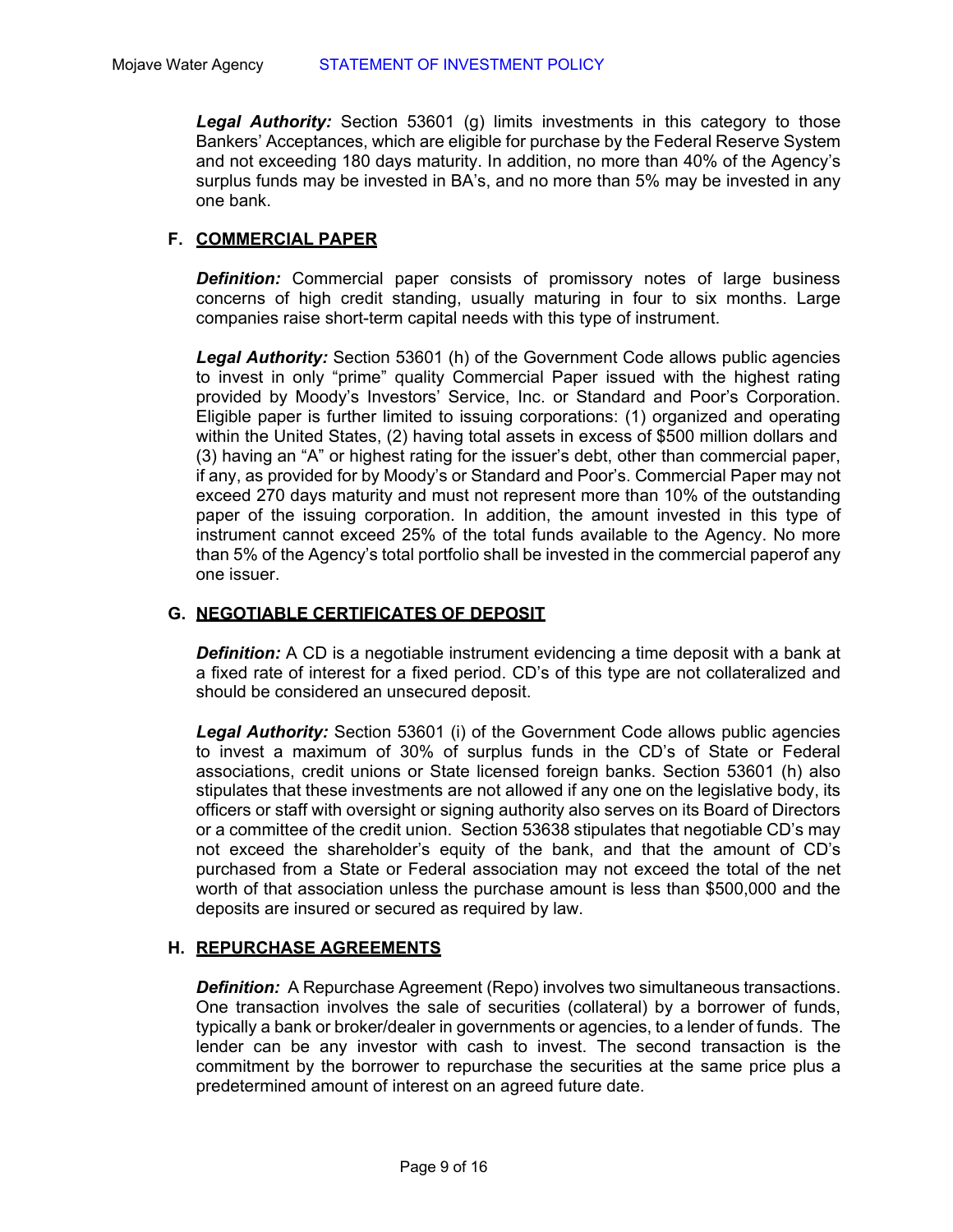*Legal Authority:* Section 53601 (j) of the Government Code permits Repos in any security that is allowed for purchase as defined in that same section of the Code and for a term of one year or less. It also places restrictions on the transactions. The value of underlying securities must be at least 102% of the funds borrowed against those securities and transactions must be made only with primary dealers of the Federal Reserve Bank of New York. Subject to fluctuations in the market, if the value falls below 102%, the value must be brought back up by the next business day.

#### **I. MEDIUM TERM CORPORATE OR BANK NOTES**

**Definition:** A Medium Term Note is a promise to pay, issued by a corporation or a bank at a fixed interest rate for a fixed period of nine months to fifteen years. Most are unsecured, although some are collateralized or carry other credit enhancements such as letters of credit.

*Legal Authority:* Section 53601 (k) of the Government Code allows public agencies to invest a maximum of 30% of surplus funds in the MTN's for a maximum of five years maturity. The notes must be issued by an U. S. Corporation or by a depository institution licensed by the United State or any State. To minimize risk, the notes must be rated at least "" "A" or better by at least one nationally recognized rating service, like Moody's Investors' Service, Inc. or Standard and Poor's Corporation, at the time of purchase. No more than 5% of the Agency's portfolio shall be invested in the medium term notes of any one issuer.

# **J. DESIGNATED MUTUAL FUNDS**

*Definition:* These are companies that are defined under IRS Code 26 U.S.C. 851, which are typically mutual funds that make diversified investments for their shareholders.

*Legal Authority:* Section 53601 (l) of the Government Code authorizes investments in mutual funds as long as the mutual companies are investing only in those securities and obligations otherwise authorized for direct investment by public agencies. Additionally, these companies must have attained the highest rating provided by at least two of the three largest nationally recognized rating services, or have an investment advisor registered with the SEC with assets under management in excess of \$500 million and with at least five (5) years experience investing in statutorily permitted securities. Investments in this category are also limited to 20% of total funds available. No more than 10% of the Agency's total portfolio shall be invested in any one mutual fund.

# **K. NON-NEGOTIABLE CERTIFICATES OF DEPOSIT (CD)**

*Definition:* A Non-negotiable CD is an instrument evidencing a deposit with a financial institution for a fixed period of time and normally for a fixed rate of interest. They can be collateralized with securities or mortgages or, if issued in denominations of \$100,000 or less, they can be insured by the Federal Deposit Insurance Corporation if issued by a bank, or the Federal Savings and Loan Insurance Corporation if issued by a savings and loan association.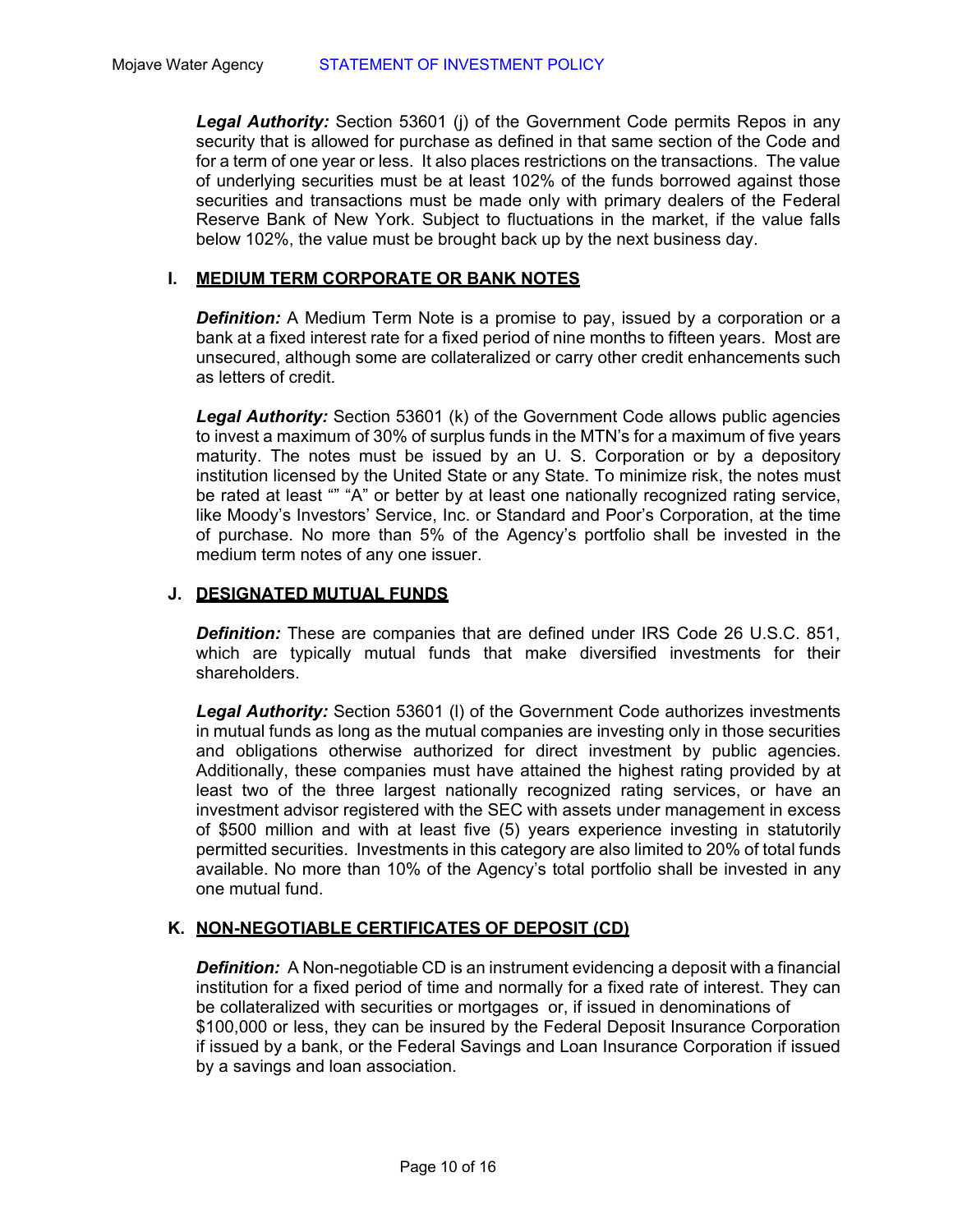*Legal Authority:* Section 53601 (n) of the Government Code allows public agencies to invest in Non-negotiable CD's of banks or savings and loan associations with no limitations.

#### **L. MORTGAGE BACKED SECURITIES**

**Definition:** Mortgage Backed Securities are issued by U. S. Government agencies and are collateralized by home loans which create mortgage pools which are purchased and serve as payment pass-through obligations.

*Legal Authority:* Section 53601 (o) of the Government Code allows public agencies to invest in mortgage pass-through and mortgage backed securities issued by an issuer having an "A" or higher rating for the issuer's debt as provided by a nationally recognized rating service and rated in a rating category of "AA" or better by a nationally recognized rating service. Purchases of CMO securities are allowed for the Agency; they must carry a rating category of "AAA" or better, may not exceed 20% of the Agency's surplus money that may be invested, and the term may not exceed five years.

#### **M. LOCAL AGENCY INVESTMENT FUND (LAIF)**

*Definition:* The Local Agency Investment Fund (LAIF) is a special fund in the State of California Treasury created by law. The law permits local government agencies (cities, counties, and special districts) to pool idle monies in this fund and utilize the trained personnel in the State Treasurer's Office for its investment.

*Legal Authority: Section 16429.1 of the Government Code authorizes local agencies*  to invest through LAIF to a maximum per agency that is determined by the State *Treasurer based on size of the LAIF portfolio.* 

#### **N. County Pooled Investment Funds**

**Definition:** Shares of beneficial interest issued by a joint powers authority organized pursuant to Section 6509.7 that invests in the securities and obligations authorized in subdivisions (a) to (o), inclusive. Each share shall represent an equal proportional interest in the underlying pool of securities owned by the joint powers authority. To be eligible under this section, the joint powers authority issuing the shares shall have retained an investment adviser that meets all of the following criteria: (1) The adviser is registered or exempt from registration with the Securities and Exchange Commission. (2) The adviser has not less than five years of experience investing in the securities and obligations authorized in subdivisions (a) to (o), inclusive. (3) The adviser has assets under management in excess of five hundred million dollars (\$500,000,000).

*Legal Authority:* Section: Section 53601(p) of the government code allows the Agency to invest in County Pooled Investment Funds if the pool meets the requirements of the joint powers authority.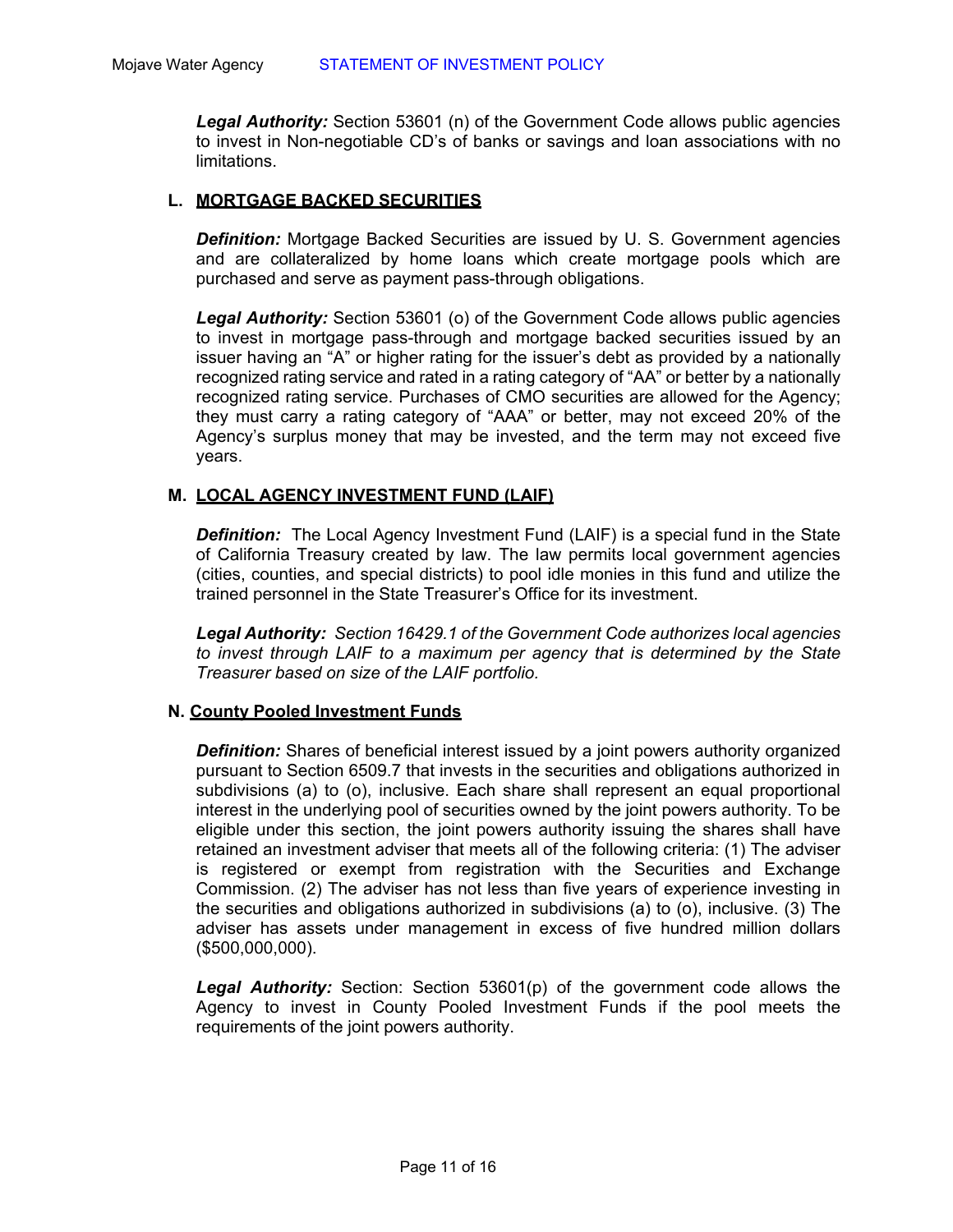#### **XVII. PROHIBITED INVESTMENTS**

In accordance with CGC Section 53601.6, the Agency will not invest any funds in inverse floaters, range notes, or interest only strips that are derived from a pool of mortgages. The Agency may hold previously permitted but currently prohibited investments until their maturity dates.

# **XVIII. LEGISLATIVE CHANGES**

Any State of California legislative actions that further restricts allowable maturities, investment type, or percentage allocations will be incorporated into the Mojave Water Agency's Investment Policy and supersede any and all previous applicable language.

# **XIX. INTEREST EARNINGS**

All monies earned and collected from investments authorized in this policy shall be allocated on a quarterly basis to various fund accounts where required by law based on the cash balance in each fund as a percentage of the entire pooled portfolio. However, accounts requiring full liquidity will receive their proportional distribution of monies based on the lower of pooled or overnight rates.

# **XX. LIMITING MARKET VALUE EROSION**

The longer the maturity of securities, the greater their market price volatility. Therefore, it is the general policy of the Agency to limit the potential effects from erosion in market values by adhering to the following guidelines:

A. All immediate and anticipated liquidity requirements will be addressed prior to purchasing all investments.

# **XXI. PORTFOLIO MANAGEMENT ACTIVITY**

The investment program shall seek to augment returns consistent with the intent of this policy, identified risk limitations, and prudent investment principles. The objectives will be achieved by use of the following strategies:

#### **A. ACTIVE PORTFOLIO MANAGEMENT**

Through active fund and cash flow management taking advantage of current economic and interest rate trends, the portfolio yield may be enhanced with limited and measurable increases in risk by extending the weighted maturity of the total portfolio (not to exceed 1,275 days).

#### **B. PORTFOLIO MATURITY MANAGEMENT**

When structuring the maturity composition of the portfolio, the Agency shall evaluate current and expected interest rate yields and necessary cash flow requirements. It is recognized that in normal market conditions longer maturities produce higher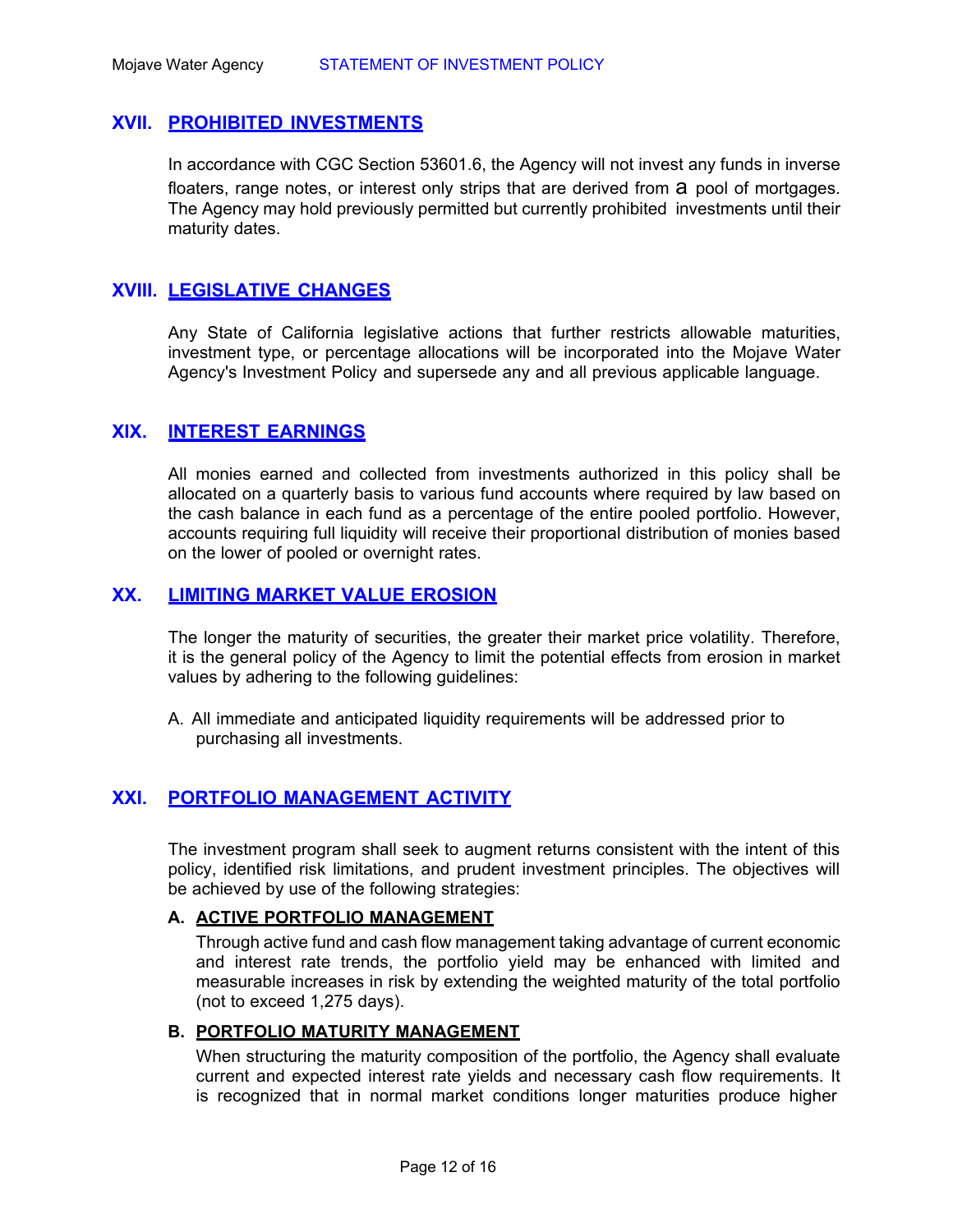yields. However, the securities with longer maturities also experience greater price fluctuations when the level of interest rates change.

#### **C. SECURITY SWAPS**

The Agency may take advantage of security swap opportunities to improve the overall portfolio yield. A swap, which improves the portfolio yield, may be selected even if the transactions result in an accounting loss. Documentation for swaps willbe included in the Agency's permanent investment file documents.

#### **D. COMPETITIVE BIDDING**

It is the policy of the Agency to require competitive bidding for investment transactions that are not classified as "new issue" securities. For the purchase of non-"new issue" securities and the sale of all securities, at least three bidders must be contacted. Competitive bidding for security swaps is also suggested, however; it is understood that certain time constraints and broker portfolio limitations exist which would not accommodate the competitive bidding process. If a time or portfolio constraining condition exists, the pricing of the swap should be verified to current market conditions and documented for auditing purposes.

# **XXII. INVESTMENT POLICY REVIEW**

This Statement of Investment Policy is intended to conform to all applicable statutes at the time of adoption. The Investment Policy shall be reviewed and approved annually by the Agency Board at a public meeting to ensure consistency with the overall objectives of the preservation of capital, liquidity, and return of the portfolio. The Investment Policy shall also be reviewed to ensure its compliance and relevance to the current law, financial and economic trends, and to meet the cash flow requirements of the Agency. Investment operations are reviewed monthly by the Finance Department during the reconciliation process of investment transactions to the third party statements and through the proof of cash process. The investment portfolio is audited annually by the Agency's independent auditors. The audit shall include a review for compliance with the Agency's Statement of Investment Policy.

# **XXIII. INDEMNIFICATION OF INVESTMENT OFFICIALS**

Any investment designee, as authorized in Section VII (Delegation & Grants of Authority), exercising his or her assigned authority with due diligence and prudence and in accordance with the Agency's Investment Policy, will not be held personally liable for any individual investment losses or for total portfolio losses.

# **XXIV. GLOSSARY OF TERMS**

**ACCRUED INTEREST**: Interest earned but not yet received.

**ACTIVE DEPOSITS:** Funds which are immediately required for disbursement.

**AGENCIES:** Securities issued by any of several U.S. Government Agencies including, but not limited to the Federal Home Loan Bank (FHLB), the Federal Farm Credit Bank (FFCB), and the Federal National Mortgage Association (FNMA or 'Fannie Mae").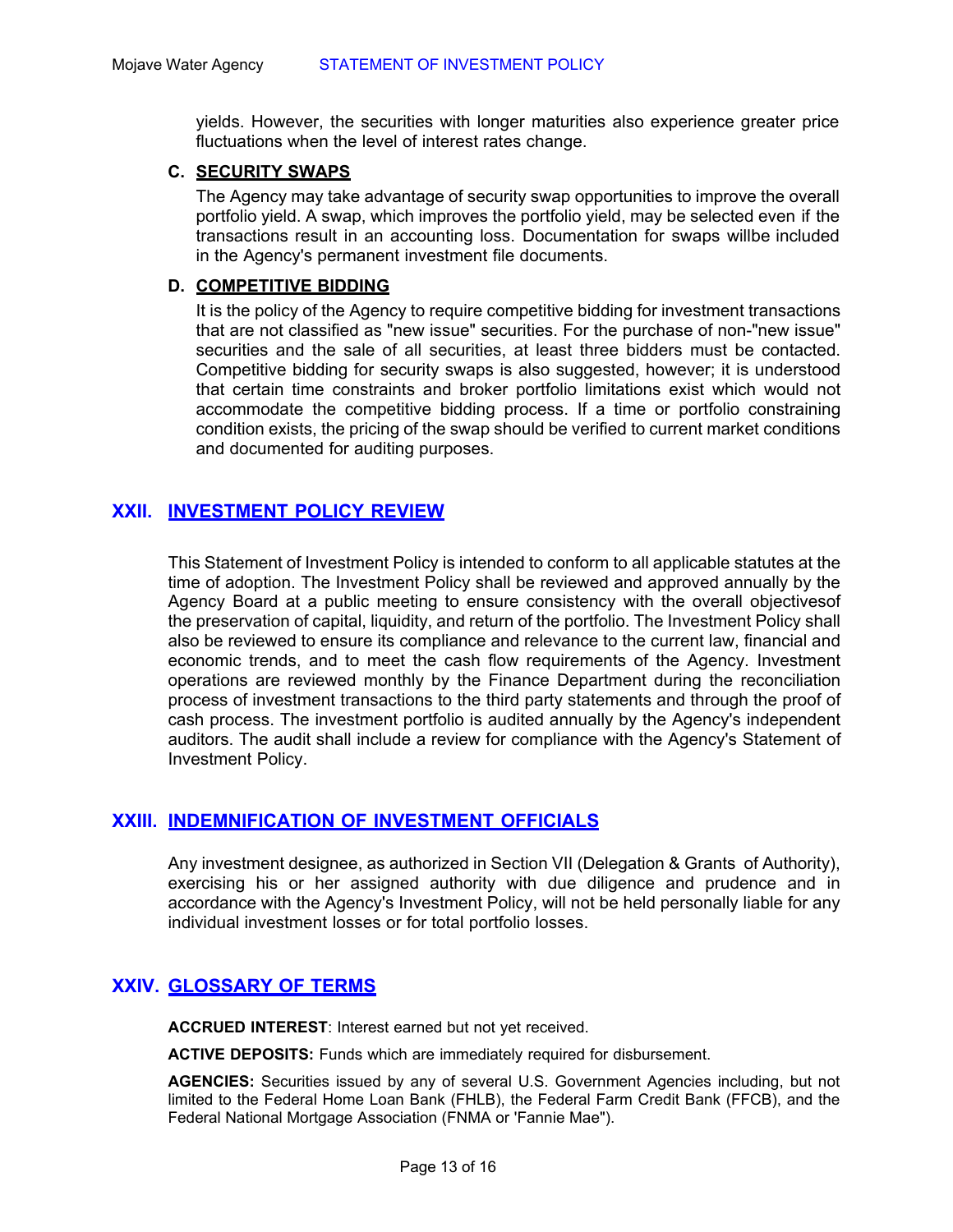**AMORTIZATION**: An accounting practice of gradually decreasing (increasing) an asset's book value by spreading its depreciation (accretion) over a period of time.

**ASKED PRICE:** The price at which securities are offered.

**BANKERS' ACCEPTANCE (BA):** A draft or bill or exchange accepted by a bank or trust company. The accepting institution guarantees payment of the bill, as well as the issuer.

**BASIS POINT:** One basis point is one one-hundredth of one percent (.O1).

**BID PRICE:** The price offered for securities.

**BOND:** A financial obligation for which the issuer promises to pay the bond holder a specified stream of future cash flows, including periodic interest payments and a principal repayment.

**BOOK VALUE:** The value at which a debt security is shown on the holder's balance sheet. Book value is acquisition cost less amortization of premium or accretion of discount.

**BROKER:** A broker brings buyers and sellers together for a commission paid by the initiator of the transaction or by both sides.

**CERTIFICATE OF DEPOSIT (CD):** A time deposit with a specific maturity evidenced by a certificate. Certificate of Deposit may be issued in either negotiable or non-negotiable form. Nonnegotiable certificates cannot be resold on the secondary market and may face penalties for early redemption whereas a negotiable CD may be resold.

**COLLATERAL:** Securities evidence of deposit or other property which a borrower pledges to secure repayment of a loan. Also refers to securities pledged by a bank to secure deposits of public monies.

**COUPON:** (a) the annual rate of interest that a bond's issuer promises to pay the bondholder on the bond's face value. (b) A certificate attached to a bond evidencing interest due on a payment date.

**COMPREHENSIVE ANNUAL FINANCIAL REPORT (CAFR):** The official annual financial report for the city. It includes five combined statements and basic financial statements for each individual fund and account group prepared in conformity with Generally Accepted Accounting Principles (GAAP).

**CONSTANT MATURITY TREASURY (CMT):** An average yield of a specific Treasury maturity sector for a specific time frame. This is a market index for reference of past direction of interest rates for the given Treasury maturity range.

**CREDIT ANALYSIS:** A critical review and appraisal of the economic and financial condition, or of the ability to meet debt obligations.

**CURRENT YIELD:** The interest paid on an investment expressed as a percentage of the current price of the security.

**DEALER:** A dealer, as opposed to a broker, acts as a principal in all transactions, buying and selling for their own account.

**DEBENTURE**: A bond secured only by the general credit of the issuer.

**DERIVATIVE:** A financial instrument created from, or whose value depends on (is derived from) the value of one or more underlying assets or indexes of asset value.

**DISCOUNT:** The difference between the cost price of a security and its value at maturity when quoted at lower than face value. A security selling below original offering price shortly after sale also is considered to be a discount.

**DISCOUNT SECURITIES:** Non-interest bearing money market instruments that are issued at a discount and redeemed at maturity for full face value, e.g., U.S. Treasury bills.

**DIVERSIFICATION:** Dividing investment funds among a variety of securities offering independent returns.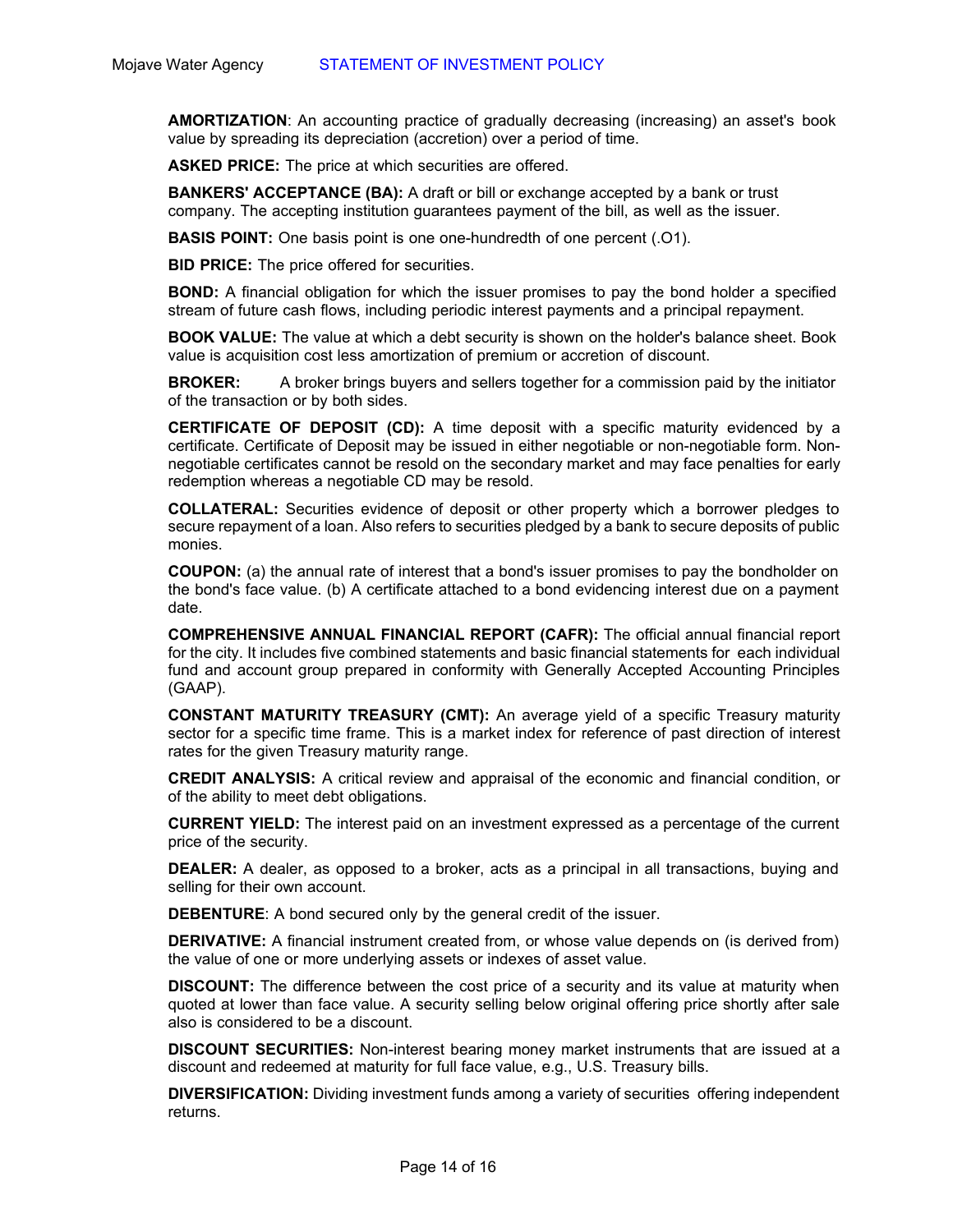**FEDERAL CREDIT AGENCIES:** Agencies of the Federal government set up to supply credit to various classes of instruments and individuals, e.g., S&L's, small business firms, students, farmers, farm cooperatives, and exporters.

**FEDERAL FUNDS RATE:** The rate of interest at which Fed funds are traded. This rate is currently pegged by the Federal Reserve through open-market operations.

**FEDERAL RESERVE SYSTEM:** The central bank of the United States created by Congress and consisting of a seven member Board of Governors in Washington, DC, 12 Regional Banks, and about 5,700 commercial banks that are members of the system.

**FEDERAL DEPOSIT INSURANCE COPORATION (FDIC**): A Federal Agency that insures bank deposits currently up to \$100,000 per deposit.

**FEDERAL HOME LOAN BANKS (FHLB):** The institutions that regulate and lend to savings and loan associations. The Federal Home Loan Banks play a role corresponding to that played by the Federal Reserve Banks with respect to member commercial banks.

**GOVERNMENT NATIONAL MORTGAGE ASSOCIATION (GNMA or Ginnie Mae):** Securities guaranteed by GNMA and issued by mortgage bankers, commercial banks, savings and loan associations, and other institutions. Security holder is protected by full faith and credit of the U.S. Government. Ginnie Mae securities are backed by FHA, VA, or FMHC mortgages. The term passthroughs are often used to describe Ginnie Maes.

**LIQUIDITY:** A liquid asset is one that can be converted easily and rapidly into cash without a substantial loss of value.

**LOCAL AGENCY INVESTMENT FUND (LAIF):** The aggregate of all funds from political subdivisions that are placed in the custody of the State Treasurer for investment and reinvestment.

**MARKET VALUE:** The price at which a security is trading and could presumably be purchased or sold.

**MATURITY:** The date upon which the principal or stated value of an investment becomes due and payable.

**MONEY MARKET:** The market in which short-term debt instruments (bills, commercial paper, banker's acceptances, etc.) are issued and traded.

**OFFER:** The price asked by a seller of securities.

**PORTFOLIO:** Collection of securities held by an investor.

**PRUDENT INVESTOR RULE:** An investment standard. In some states the law requires that a fiduciary, such as a trustee, may invest money only in a list of securities selected by the state (the so called legal list). In other states the trustee may invest in a security if it is one which would be bought by a prudent investor of discretion and intelligence who is seeking a reasonable income and preservation of capital.

**PRIMARY DEALER:** A group of government securities dealers that submit daily reports of market activity and positions and monthly financial statements to the Federal Reserve Bank of New York and are subject to its informal oversight. Primary dealers include Securities and Exchange Commission (SEC) registered securities broker-dealers, banks, and a few regulated firms.

**RATE OF RETURN:** The yield obtainable on a security based on its purchase price or its current market price. This may be the amortized yield to maturity on a bond or the current income return.

**QUALIFIED PUBLIC DEPOSITORIES:** A financial institution which does not claim exemption from the payment of any sales or compensating use or ad valorem taxes under the laws of this state, which has segregated for the benefit of the commission eligible collateral having a value of not less than its maximum liability and which has been approved by the Public Deposit Protection Commission to hold public deposits.